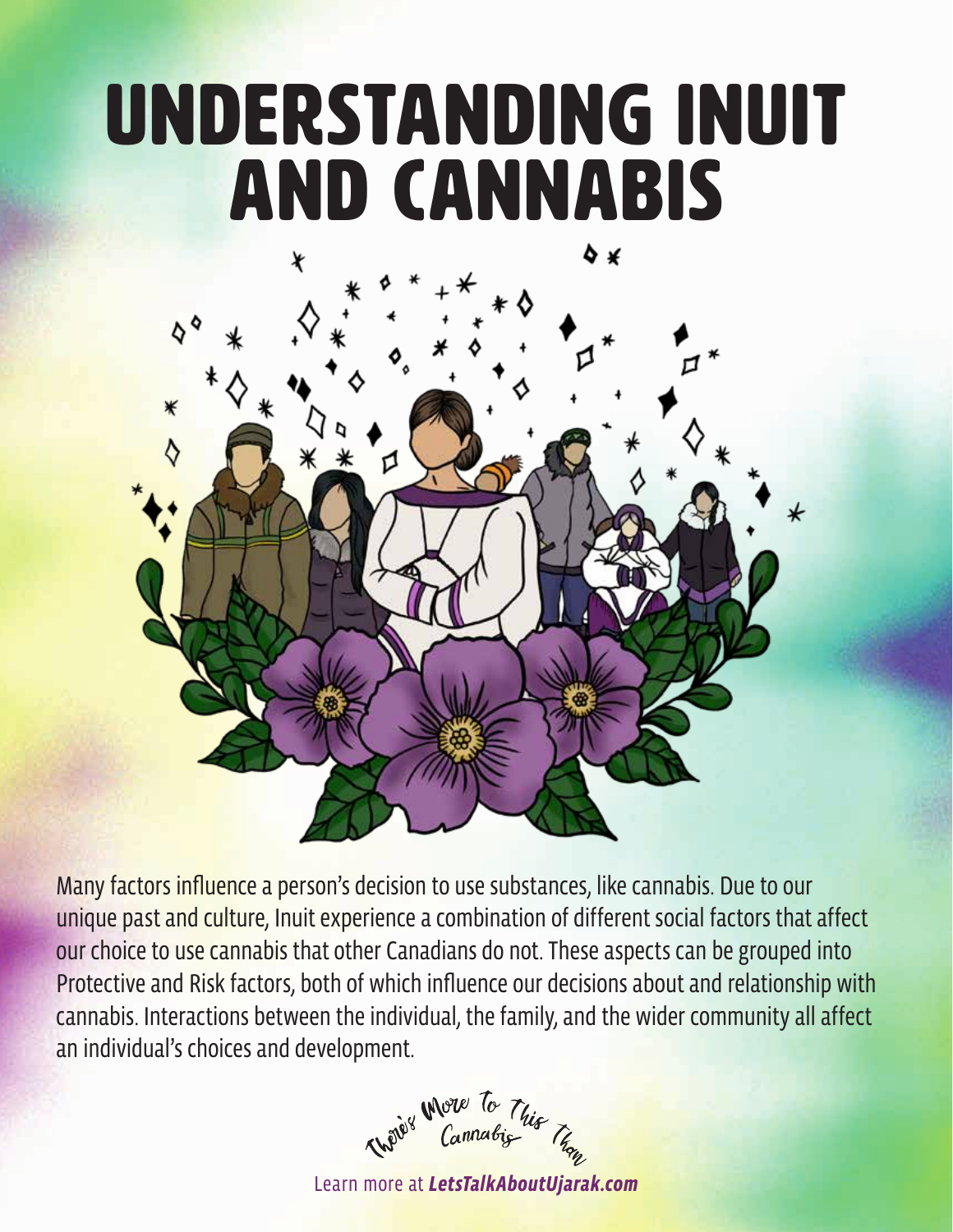The information below references both past and current sources of trauma and can be a sensitive topic for many. The Kamatsiaqtut Help Line is available by phone at 867-979-3333 or online at nunavuthelpline.ca. You can also reach the First Nations and Inuit Hope for Wellness Help Line by phone at **1-855-242-3310**, or through the online chat counselling service at **www.hopeforwellness.ca**

# Risk factors are parts of life that may contribute to a person using or overusing a substance. For Inuit, some risk factors may include:

### **• Colonialism and continuing intergenerational trauma**

Residential schools and the Sixties Scoop removed our children from their families, who grew up without their culture, traditions and family love and values. This violently disrupted family ties and traumatized our people, the legacy of which continues today.

## **• Lack of access to physical and mental health services**

There are less healthcare professionals serving Inuit communities and a relatively higher need for supports due to intergenerational trauma and the suicide crisis. Services that are available are rarely offered in Inuktut, by Inuit, or are culturally

grounded and informed. Therefore, Inuit lack the essential support from services when they need help.

#### **• Housing insecurity and living conditions**

Many Inuit experience housing insecurity in the North and South, or live in overcrowded or unhealthy conditions. Given high crime rates and the suicide crisis in the North, many Inuit have directly or indirectly experienced violence. Poor housing conditions, violence and crime are all risk factors that may play a role in substance use.

# **• Challenges in communication and mental health**

Trauma, challenges in communication, family dysfunction and mental health challenges of parents or guardians are all risk factors that can contribute to the choice to use substances like cannabis, to cope with prosblems in life.

#### **• Normalization of substance use**

Cannabis use is perceived by many Inuit to be commonplace. The normalization of cannabis use can act as a risk factor because when we perceive something to be normal, we are more likely to participate in it, especially youth.